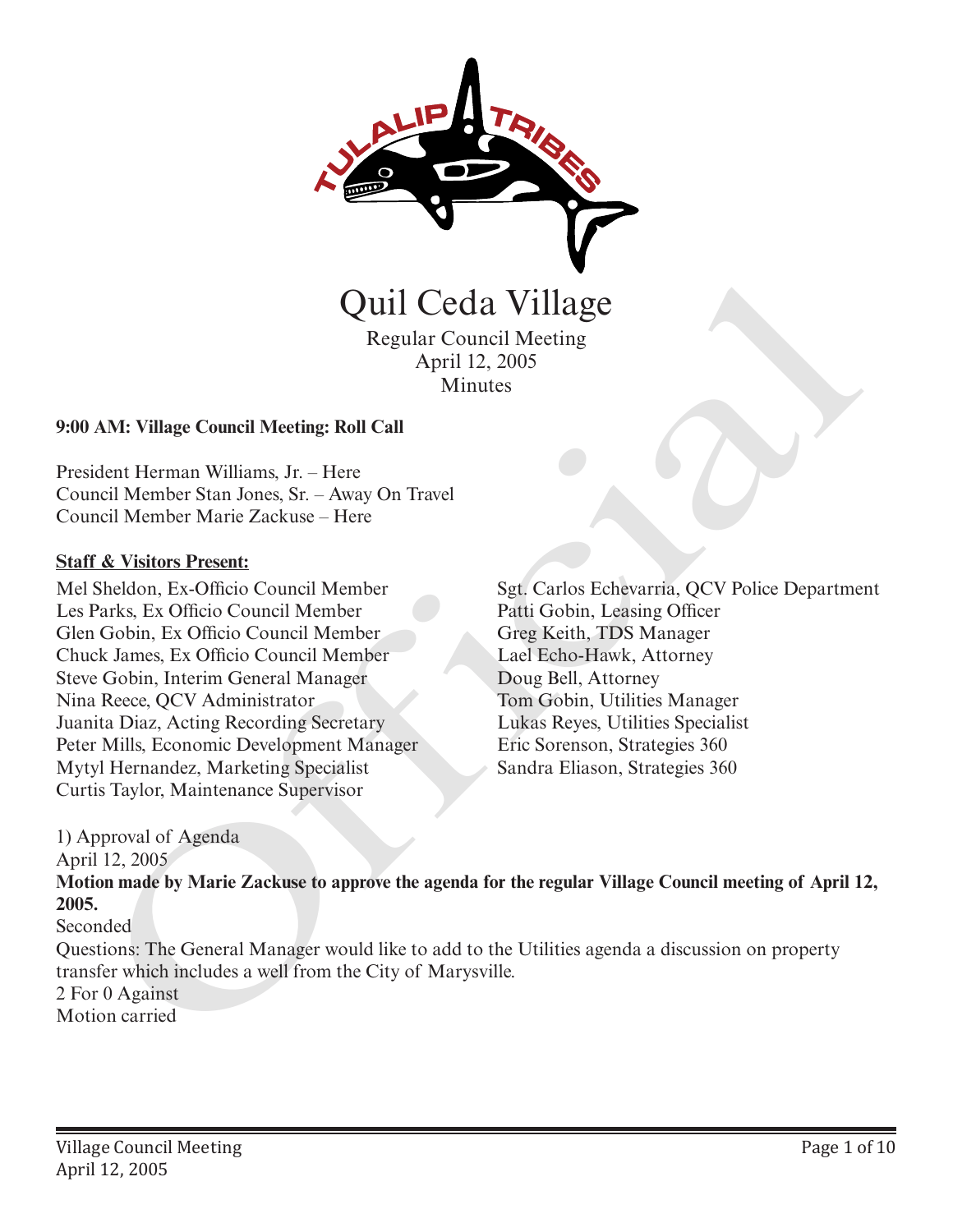2) Approval of Minutes January 18, 2005 **Motion made by Marie Zackuse to approve the minutes for the regular Village Council meeting of January 18, 2005.**  Seconded **Ouestions** 2 For 0 Against Motion carried

# **Tulalip Data Services**

3) Quintrex Data Services Contract A) Telephone Billing Software Discussion: Steve Gobin, Greg Keith

Ratifying directive from the Tulalip Tribes Board of Directors Tulalip Data Services purchased a billing system to bill its customers for data and communications. It is being tested and will be ready to go in the next couple of days. The first billing statements will go out at the end of the month with a complete statement sent out the first of June. Many customers are using services now, 93 of 103. Full services should be operational by May 5.

**Motion made by Marie Zackuse to approve the Quintrex Data Services Contract as presented.** Seconded 2 For 0 Against Motion carried

### 4) Monopole Update-Cell Tower Contract

Discussion: Greg Keith. Peter Mills, Herman Williams Jr., Les Parks, Glen Gobin, Steve Gobin, Tom Gobin

A request has come before TDS to put in a monopole structure here in the Village. The preferred location is near 99th and Quil Ceda Blvd. An ROI handout was presented. The Village will own the pole but will have no upfront costs. The pole will be installed by the carrier with the carrier being paid back through rent abate over a period of time. Has the site and environmental concerns been reviewed. Preliminary testes have been done. Landscaping will be environmentally sensitive. Once the location is project and location is approved a GIS survey is to begin along with soil samples. The carrier is ready to go. The legal department is reviewing the proposal. This location is the preferred spot because it fits in with the carrier's overall placement of cell towers. If proper spacing is achieved, cell users have a better coverage. What about aesthetic value, the pole will be noticeable above the tree line? This pole is located near the overflow of the storm system, will it affect that? The leasing department is in discussions with a possible tenant for that area who is concerned about the wetlands. The tenant wants to incorporate the wetlands into their master building plan. This might affect negotiations with the possible tenant. Can staff wait two more weeks until more information regarding the possible tenant requirements is available? Staff is asked to bring back two additional options. The design criteria for the Village must be met. Discussion tabled until the next Village Council meeting. in antest<br>
in Data Services<br>
in the Services Contract<br>
in the state services Contract<br>
in the bill its extendes of data and communications. It is being tested and will be nearby to go in<br>
the state of the state and contrac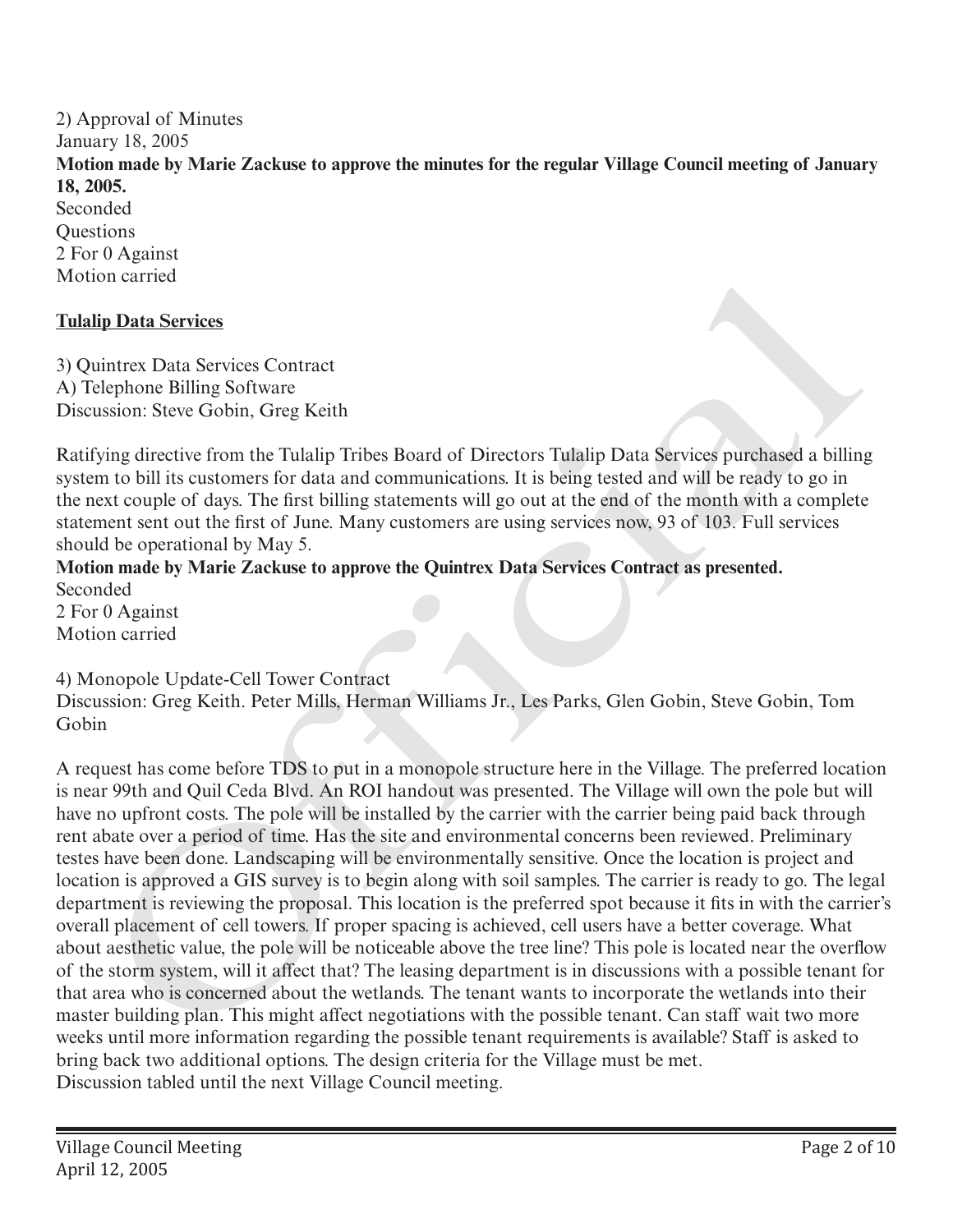5) ATNI Loan Update Discussion: Greg Keith

The loan is pretty complete. The check not in hand yet but it should be here soon.

6) Domain Name for email addresses at Quil Ceda Village Discussion: Greg Keith;

TDS will become an ISP and tenants will need a domain name. Staff would like to maintain concept that this is Quil Ceda Village. Staff likes quilcedavillage.com, .net, .org for businesses and internet clients and .gov should be for the governing body of Quil Ceda Village. Council wanted to know if it could be shortened to QCV? This has created a problem because of other similar high profile businesses but staff will review it again. Council likes Quil Ceda Village and recommends registering the domain name. **Motion made by Marie Zackuse to approve the domain name of www.quilcedavillage.com, .net, .gov, .org.** Seconded

2 For 0 Against Motion carried

# **Special Projects**

7) Village Substation Project Environmental Checklist **Motion made by Marie Zackuse to approve the Village substation project as presented.** Seconded 2 For 0 Against Motion carried

### **Utilities & Environmental Services**

8) Out of State Travel Request, Tom Gobin & Lukas Reyes

A) Pala Casino & Resort, San Diego, CA, May 2-6, 2005 at a cost of \$861.60 each to come from Utilities budget.

**Motion made to approve travel for Tom Gobin, Lukas Reyes and any Council members who may want to go to Pala Casino & Resort May 2-6, 2005 at a cost of \$861.60 each to come from their budget.** Seconded

Questions: This is to look at the waste disposal system of the resort? This site is very close in size and design to the hotel being planned for Quil Ceda Village. They are using re-use water and are more selfcontained than other locations that were considered. Staff wants to know what the resort flows are and how everything works there. Staff is worried that the current engineering is under-estimating the anticipated flows for the new hotel and convention center. Council wants staff to bring back customer counts and also check on restaurants and check to see if the grease interceptors are adequate. Staff will spend two full days going over all the details and bring back a report to the next Village Council meeting. will become an ISP and tenants will need a domain name. Staff would like to maintain concept<br>this is Quil Ceda Village. Staff likes quicedealilage.com, net, or for businesses and internet elient<br>energy of solid be for the

2 For 0 Against Motion carried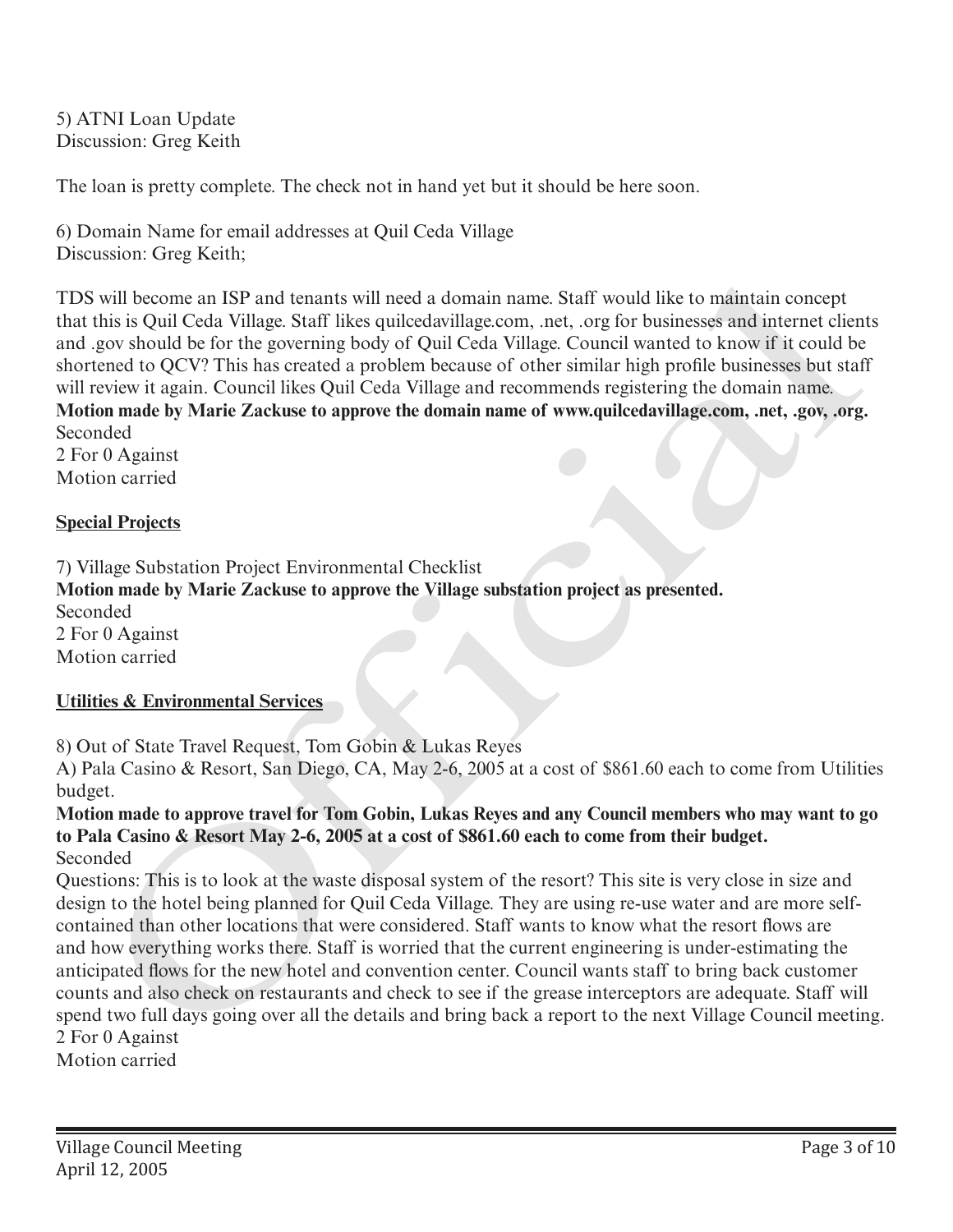9) Review proposed amendment to Utility & Environmental Services Ordinance No. 13.01.1 A) Water Shortage Contingency Plan Discussion: Steve Gobin

This is a first reading. This is an amendment to the Utilities & Environmental Services Ordinance which will add water conservation measures. This is for Council to review and decide if they want to go forward with the amendments and start the approval process. Council would like to proceed. A public meeting will be held for the first reading before the next regular Village Council meeting.

10) Land Acquisition with a Water Well Discussion: Steve Gobin, Tom Gobin, Les Parks, Mel Sheldon, Herman Williams Jr.

The Tulalip Tribes will acquire a piece of property from the City of Marysville which has a well located on it. The well needs to be looked at right away. The City of Marysville does not have any history or well logs available nor could they provide an exact location on the property for the well. Staff would like to spend some time locating and testing the well. If the tests come back with the indicated flows of 600–800 gallons per minute, additional planning needs to begin. Who will be using this well and for what purposes? The property transfer has not been completed yet. It is in process. Council wants both water departments to come together to make recommendations on how the water will be used. This well is located outside the boundaries of Quil Ceda Village. The Tribal General Manager should be notified and an agreement to coordinate testing efforts should be reached. The well appears to be located on high enough ground that would allow water to flow both to Tulalip and Quil Ceda. It could be a good choice as a backup for emergencies for both water districts. be nela for the nrst leading before the next regular village Council meeting.<br>
16) Land Acquisitation with a Warter Well To-Reaction Silveston Silveston Silveston Silveston Silves Gobin, Tom Gobin, Tom Gobin, I.es Parks, M

### **Economic Development**

11) Preliminary Report on Site Visit for potential Tenant Discussion: Peter Mills

Staff had a tremendous visit to the site. Recommend that everyone go to Kansas City for a site review. Staff is going to visit with two possible tenants. Are Council Members going to Kansas City? Yes, two will be traveling with staff.

12) Modular Building Update

A) Complete Cost \$191,721.00

B) Location, Construction Timelines, Set-Up

### **Motion made by Marie Zackuse to approve the modular building construction at a cost of \$191,721.**  Seconded

Questions: Who will be in the new building? It will primarily be a finance wing. This will create more parking needs and increased traffic flow, does the figure include costs for this? Yes. Council would like to see the final layout for the building as soon as it is ready and who will be located in it.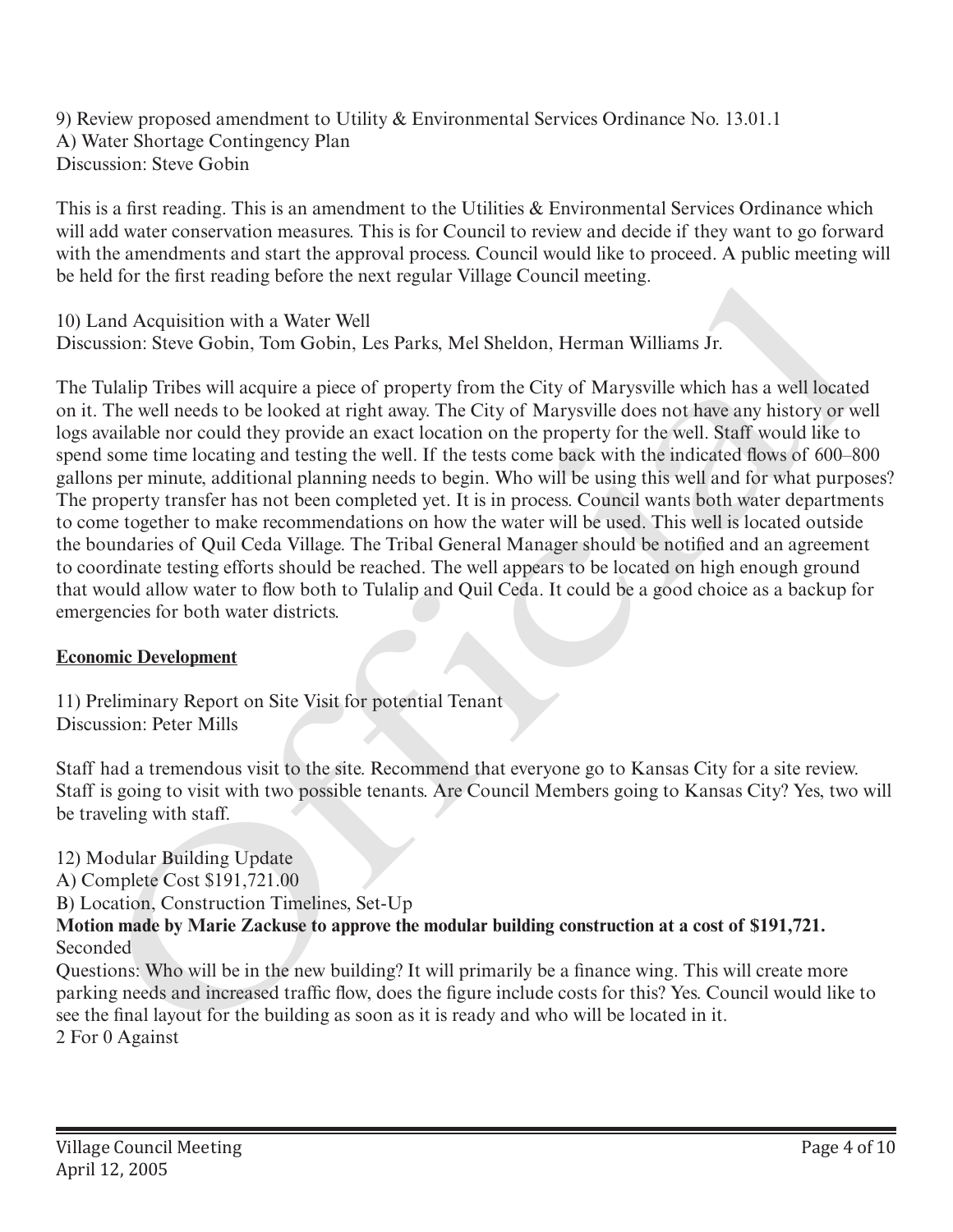13) Branding Slogan Update w/Strategies 360

A) Update on coordination with Casino, Bingo, Wal-Mart, Home Depot and Seattle Premium Outlets Marketing

Discussion: Eric Sorenson, Sandra Eliason, Mytyl Hernandez, Steve Gobin, Les Parks, Chuck James, Glen Gobin,

The branding slogan is underway. It is important to focus on the Chelsea grand opening at the moment and as a first step in making this an exciting destination and then looking forward to the Hub opening for the summer. Strategies 360 is working on bringing together a media briefing then moving into a sustainable marketing strategy. Council is confused, wasn't this company hired to work on branding for the Village. Why are we talking about marketing? Strategies 360 is looking at a short term strategy and then a long term strategy. New Council member would like to know what branding is. Strategies 360 would like to come back and bring the new Council members up to speed on branding. Branding will bring the entire Village into a plan that will make the Village known as something different than a Wal-Mart, Home Depot and Chelsea location. Council wants to know what the budget limitations are. Has Chelsea been included? Yes. Partnering will be a significant advantage for all the businesses and services located in the Village. as a mst step in matema partschim gaetsmand an the income threat of one tup opening<br>as a mst step in matematic step is working on bringing together a media briefing then moving into a<br>incident achievally strategies 360 is

Council wants to know more about Strategies 360 and their qualifications to do branding and marketing. What have they done along these areas? Strategies 360 has been working with the tribe for a number of years on policy issues such as the shoreline management. Eric Sorenson has taught marketing and branding. Sandra Eliason has extensive experience in marketing and has worked for some large high profile companies in the area.

Staff is working to pull a number of groups together to get the Village known as a regional destination center. The budgetary question is a valid question. The strategy will help define what the budgetary needs will be.

With branding, it is important to know what Council wants the Village to be portrayed as. Once branding has been identified, a large campaign will need to be launched to accomplish the goal. At this time, Strategies 360 feels more public relations for the tribe need to be done before a positive branding slogan can be marketed for the Village. Some of the largest cost will be public perception and marketing studies along with the media campaign. The groundwork needs to be laid before a branding campaign begins because whatever gets out there is what the Village will be. The public needs to understand who the tribe is first before a product can be dropped in place and have it accepted.

Council would like a meeting set up to go over this. Council needs to offset the negatives with the positives. Tulalip Tribes and Quil Ceda Village needs to start telling its story and not worry about picking one subject. There needs to be an overall Tulalip brand, then a Quil Ceda brand and then a tenant campaign. The tenants will need to understand that they are a part of something larger. There is no additional cost to work on this.

Strategies 360 would like to be able to keep council updated. Council would like to know what market is to be targeted. The first step is Snohomish County and down into King County. Start in your own backyard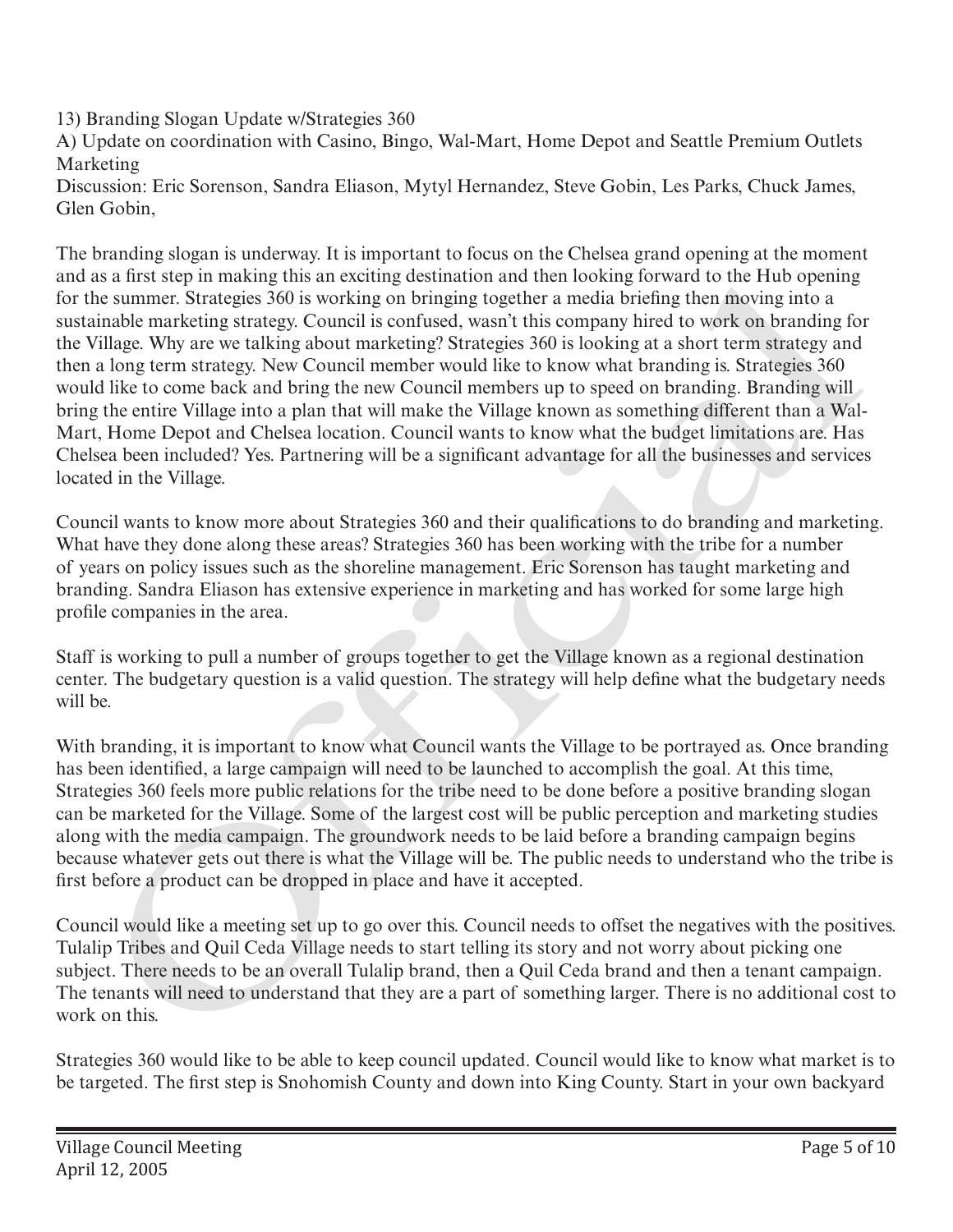and expand outward from there. Vancouver B.C. will become part of the strategy and eventually it will be a global market.

The current budget is very small. A new budget proposal will need to be brought back. This is going to be a large campaign. Staff is going to stay within existing budget for now but there will be a need for some commercials soon. This is an issue that can you afford not to do this. Put a number together for the necessary budget.

The tribe might need to do more PSA (Public Service Announcements) with the Village added. Council wants to meet with executive staff to go over the plan and budget at 9:00 a.m. on Friday April 22, 2005. Strategies 360 should arrive at 11:00 a.m.

14) Quil Ceda Place Retail Center A) Parking Lot Upgrade This is to create a one way flow of traffic and new striping for the retail center parking lot. The Business Park budget will pay for it. tribe might need to do more PSA (Public Service Announcements) with the Village added. Counci<br>
sto one to with executive staff to go over the plan and budget at 9:00 a.m. on Friday April 22, 2005<br>
agis 3:60 should arrive a

**Motion made by Marie Zackuse to ratify the upgrade of the parking lot at the retail center with the funding to come from the Business Park budget.**

Seconded **Ouestions** 2 For 0 Against Motion carried

B) New Security System at the Retail Center **Motion made by Marie Zackuse to ratify the new security system at the retail center with the funding to come from the Business Park budget.** Seconded

Questions 2 For 0 Against Motion carried

C) Retail Center Tenant Update Discussion: Patti Gobin, Marie Zackuse, Peter Mills, Glen Gobin

The retail center has several new tenants: Hoity Toity is open; Quil Ceda Cleaners is open; Dinner's Ready is open; TDS/Cablevision is temporarily occupying their space but still moving in equipment; CityFinancial will begin tenant improvements by May 1st.

The Trading Post is fully leased. This location for Jackson Hewitt is one of their best in the area. The rent for the Trading Post is very reasonable. Price comparisons per square foot were done on areas around Smokey Point and Arlington. Pricing for the retail center is right were it should be.

Traffic is continuing to be studied. It will take approximately three more months before a recommendation to improve the traffic situation can be made. Many, many factors have to be considered. Each time a solution has been offered it creates another problem.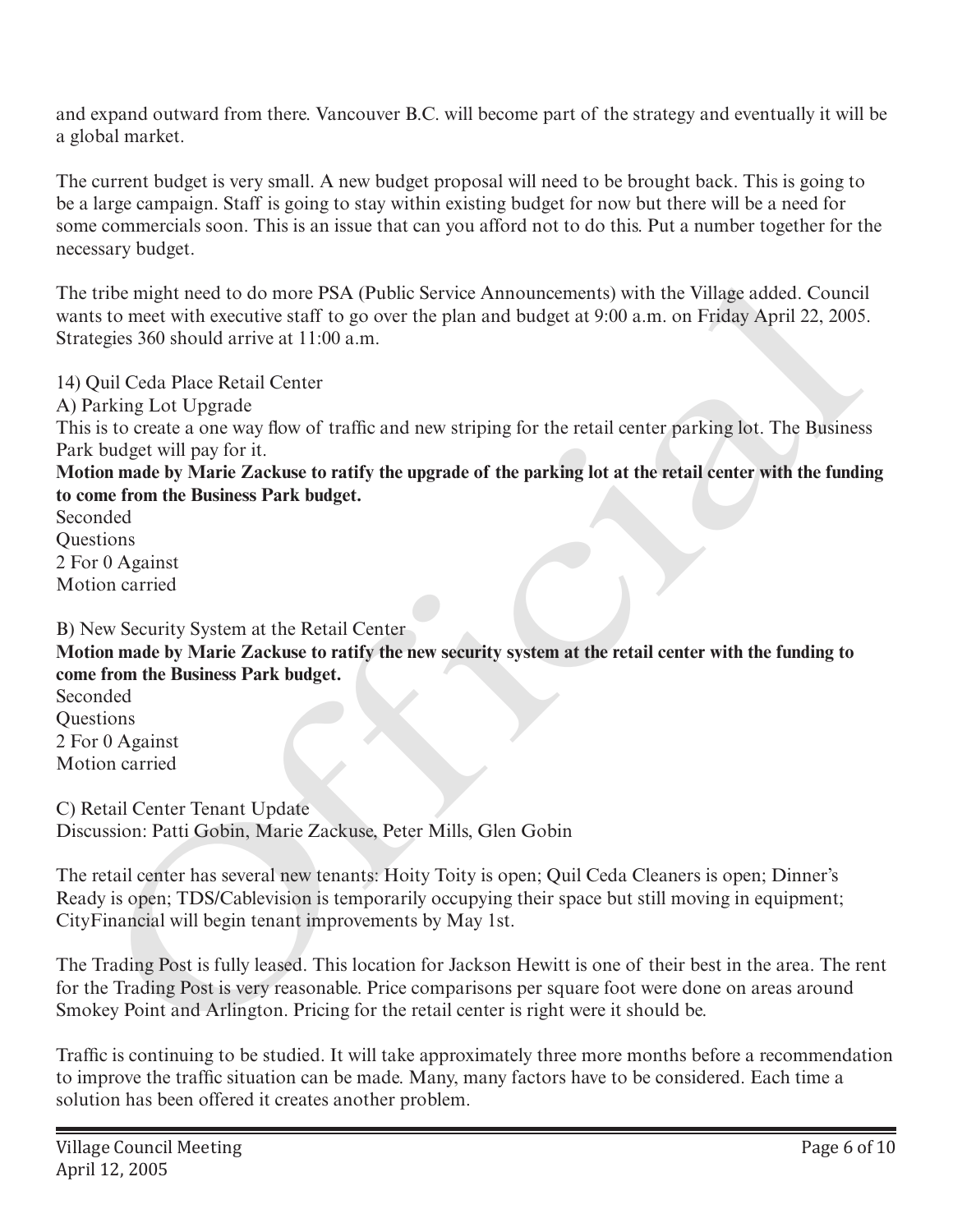Staff is working on the sign for the retail center. Several tenants have expressed a concern over signage and the need for more. All the spaces at the retail center are leased.

Council would like to congratulate staff on finalizing all the leases for the Retail Center and would like to do some type of celebration complimenting staff for working together and doing a job well done on all the projects in the Village.

4) Leases within the Village Discussion: Les Parks, Patti Gobin

Council would like to have staff continue to work with businesses that compliment each other. Several potential tenants are in negotiations right now. Staff has been able to resolve ECR issues.

Council would like to have some type of celebration complimenting staff for working together and doing a job well done on all the projects in the Village.

A car dealer has signed a six month agreement to lease the location between Home Depot and 99th for one weekend per month.

15) Tulalip Tribal Veterans sponsorship of traveling Vietnam Wall Memorial

Casino Parking Lot west of Central Plaza, August 18-21, 2005

**Motion made to ratify the approval for the Tulalip Veterans to sponsor the traveling Vietnam Wall Memorial August 18-21, 2005.**

Seconded Questions: Where is it to be located, in the Hub or the Casino parking lot? Staff will come back with exact location. Staff will need to find out if this will require a Public Assemblage permit and have the appropriate department apply for it, if it is necessary. 2 For 0 Against Motion carried

16) Quil Ceda Village Design Review Resolution No. 2005-001 **Motion made by Marie Zackuse to approve Resolution Number 2005-001 which approves the updated Quil Ceda Village Design Review as present.** Seconded Questions: Does this affect any of the current tenants? No. 2 For 0 Against 4) Leases within the vintuge<br>
Chicassion: I. es Parks, Patti Gobin<br>
Council would like to have staff continue to work with businesses that compliment each other. Several<br>
potential tenants are in negotiations right now. St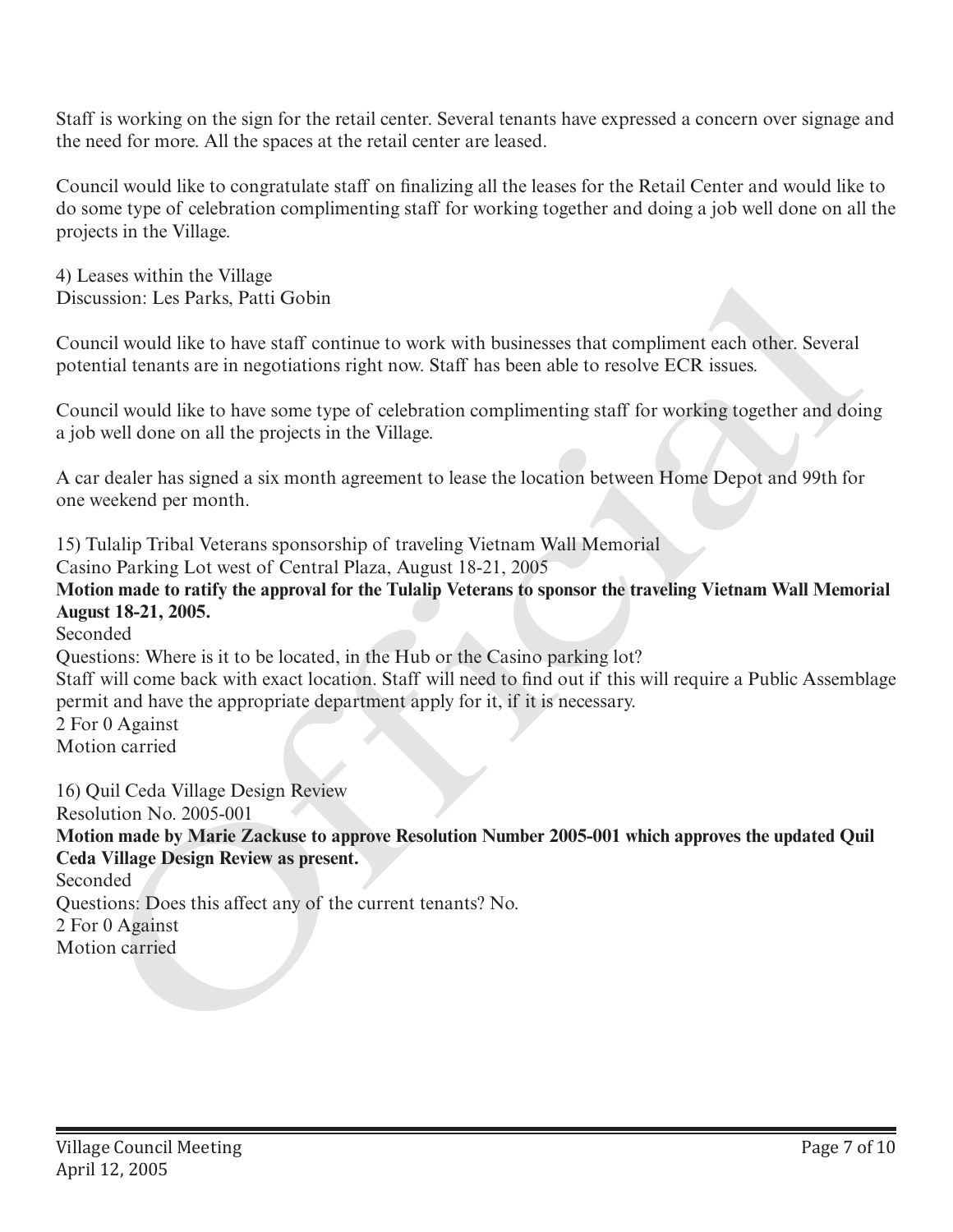17) Out of State Travel for Peter Mills & Patti Gobin

A) Kansas City, Missouri and then on the Springfield, Missouri, April 17-21, 2005. **Motion made by Marie Zackuse to approve travel for Peter Mills, Patti Gobin and any Village Council Member to Kansas City, Missouri and then on to Springfield Missouri to engage in potential tenant negotiations to come from their budget.**

Seconded 2 For 0 Against Motion carried

18) Stockpiled Topsoil Discussion held on an informal level regarding stockpiled topsoil in the Village.

# **Central Plaza**

19) Hub Manager A) Introduction of New Staff Subject tabled until next regular Village Council meeting.

20) Budget Review Subject tabled until next regular Village Council meeting.

21) Event Planning

22) Leasing of Central Plaza Kiosks Discussion: Patti Gobin

Many tribal members are interested in leasing within the plaza. The leasing department will handle these requests. Staff should be marketing this to the membership right away. Update the list that was started in 1999. Staff still has some concerns with space and traffic flow. Advertising for the plaza will begin very soon.

23) Out of State Travel Request for Debbie Posey NIGA Conference in San Diego, CA, April 11-15, 2005 **Motion made by Marie Zackuse to ratify the travel for Debbie Posey to attend NIGA Conference in San Diego, CA, April 11-15, 2005 to come from her budget.** Seconded **Ouestions** 2 for 0 Against Motion carried on carried<br>ito chypided Topsoil<br>tionship and on an informal level regarding stock-piled topsoil in the Village.<br> **In Plaza**<br>
Hub Manager<br>
Hub Manager<br>
Hub Manager<br>
Hub Manager<br>
Hub Manager<br>
Hub Manager<br>
Hub Manager<br>
Hub Ma

### **Maintenance**

24) Garbage Collection Franchise Agreement between Quil Ceda Village and Allied Waste Industries, Inc Discussion: Doug Bell, Chuck James, Les Parks, Peter Mills, Glen Gobin, Herman Williams Jr.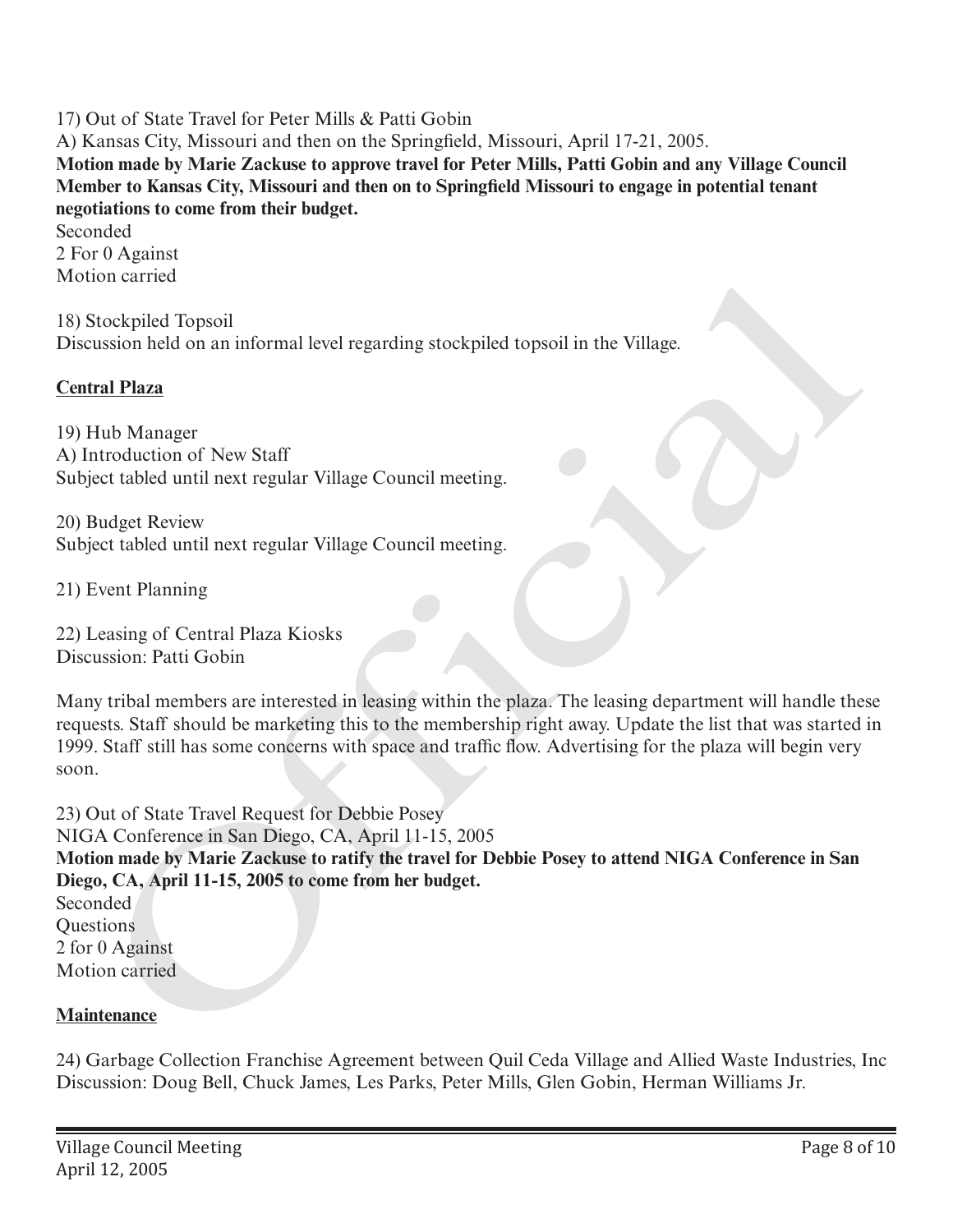A lengthy informal discussion on garbage collection in the Village was held. Council would like to move forward with a Franchise Ordinance but more research needs to be conducted first. How do other cities handle this? Bring back requested information to the next Village Council meeting.

25) Solid Waste & Recyclable Collection within the Village Boundaries See the comments regarding Item 24.

#### **Administration**

26) HRO Amendments Resolution No. 2005-002 **Motion made by Marie Zackuse to approve Resolution Number 2005-002 which allows Quil Ceda Village to adopt HRO Amendments as they are approved by the Tulalip Tribes.** Seconded **Questions** 2 for 0 Against Motion carried massimum<br>(HCl Amendments<br>
HCl Amendments<br>
HCl Amendments as they are approve Resolution Number 2005-002 which allows Quil Ceda Village<br>
one HTRO Amendments as they are approved by the Tulalip Tribes.<br>
Travel HTRO Amendment

27) Travel Policy

Resolution No. 2005-003

**Motion made by Marie Zackuse to approve Resolution Number 2005-003 which adopts the new requirements for staff travel both in and out of state.**

Seconded **Ouestions** 2 for 0 Against Motion carried

28) Additional Check Signer(s)

Resolution No. 2005-004

**Motion made by Marie Zackuse to approve Resolution Number 2005-004 which adds Nina Reece as an additional check signer on all accounts managed by Quil Ceda Village General Manager.**  Seconded

Questions: The General Manager has a need for an additional check signer and recommends approval of this resolution.

2 for 0 Against Motion carried

29) Out of State Travel Request for Steve Gobin

**Motion made by Marie Zackuse to approve the travel for Steve Gobin to Kansas City, Missouri and on to Springfield, Missouri, April 17-21, 2005 to engage in potential tenant negotiations with to come from his budget.** Seconded Questions 2 For 0 Against Motion carried